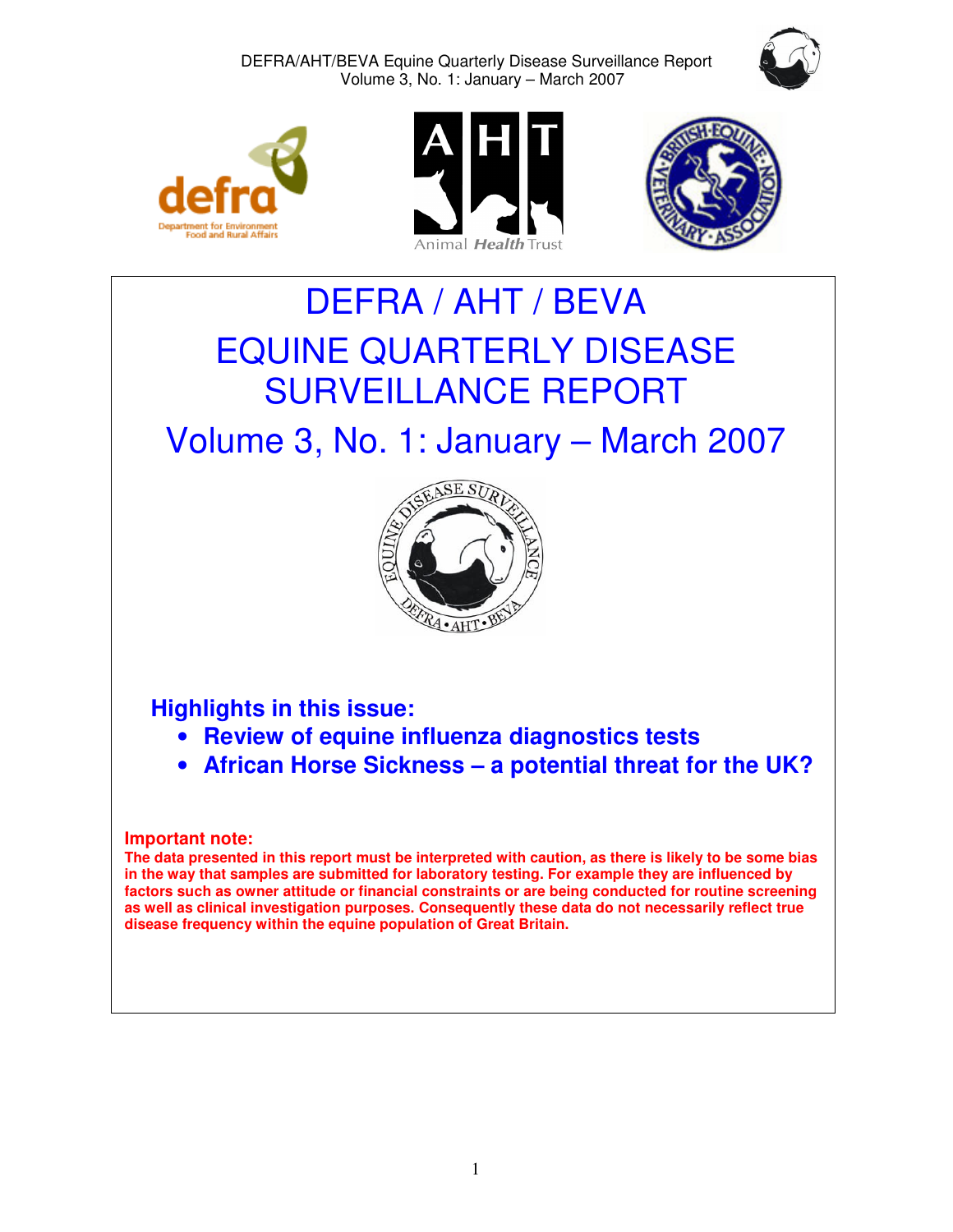

# **TABLE OF CONTENTS**

| <b>INTRODUCTION</b>                                                                                                                                                                                                | 3                                                              |
|--------------------------------------------------------------------------------------------------------------------------------------------------------------------------------------------------------------------|----------------------------------------------------------------|
| <b>VIROLOGY DISEASE REPORT FOR THE FIRST QUARTER OF 2007</b>                                                                                                                                                       | 5                                                              |
| <b>EQUINE HERPES VIRUS ABORTION</b><br><b>EQUINE HERPES VIRUS NEUROLOGICAL DISEASE</b><br><b>EQUINE HERPES VIRUS RESPIRATORY DISEASE</b><br><b>EQUINE HERPES VIRUS COITAL EXANTHEMA</b><br><b>EQUINE INFLUENZA</b> | 5<br>5<br>$6\phantom{1}6$<br>$6\phantom{a}$<br>$6\phantom{1}6$ |
| <b>FOCUS ARTICLE: REVIEW OF EQUINE INFLUENZA VIRUS DIAGNOSTIC TESTS</b>                                                                                                                                            | 6                                                              |
| <b>AWARENESS ARTICLE: AFRICAN HORSE SICKNESS - A NEW THREAT FOR THE UK?</b>                                                                                                                                        | 8                                                              |
| <b>BACTERIOLOGY DISEASE REPORT FOR THE FIRST QUARTER OF 2007</b>                                                                                                                                                   | 9                                                              |
| TOXIC AND PARASITIC DISEASE REPORT FOR THE FIRST QUARTER OF 2007                                                                                                                                                   | 10                                                             |
| REPORT ON POST MORTEM EXAMINATIONS FOR THE FIRST QUARTER OF 200711                                                                                                                                                 |                                                                |
| <b>EAST ANGLIA</b><br><b>HOME COUNTIES</b><br><b>SOUTH WEST</b><br><b>SCOTLAND</b><br><b>NORTHERN IRELAND</b>                                                                                                      | 11<br>12<br>12<br>12<br>13                                     |
| <b>ACKNOWLEDGEMENTS</b>                                                                                                                                                                                            | 15                                                             |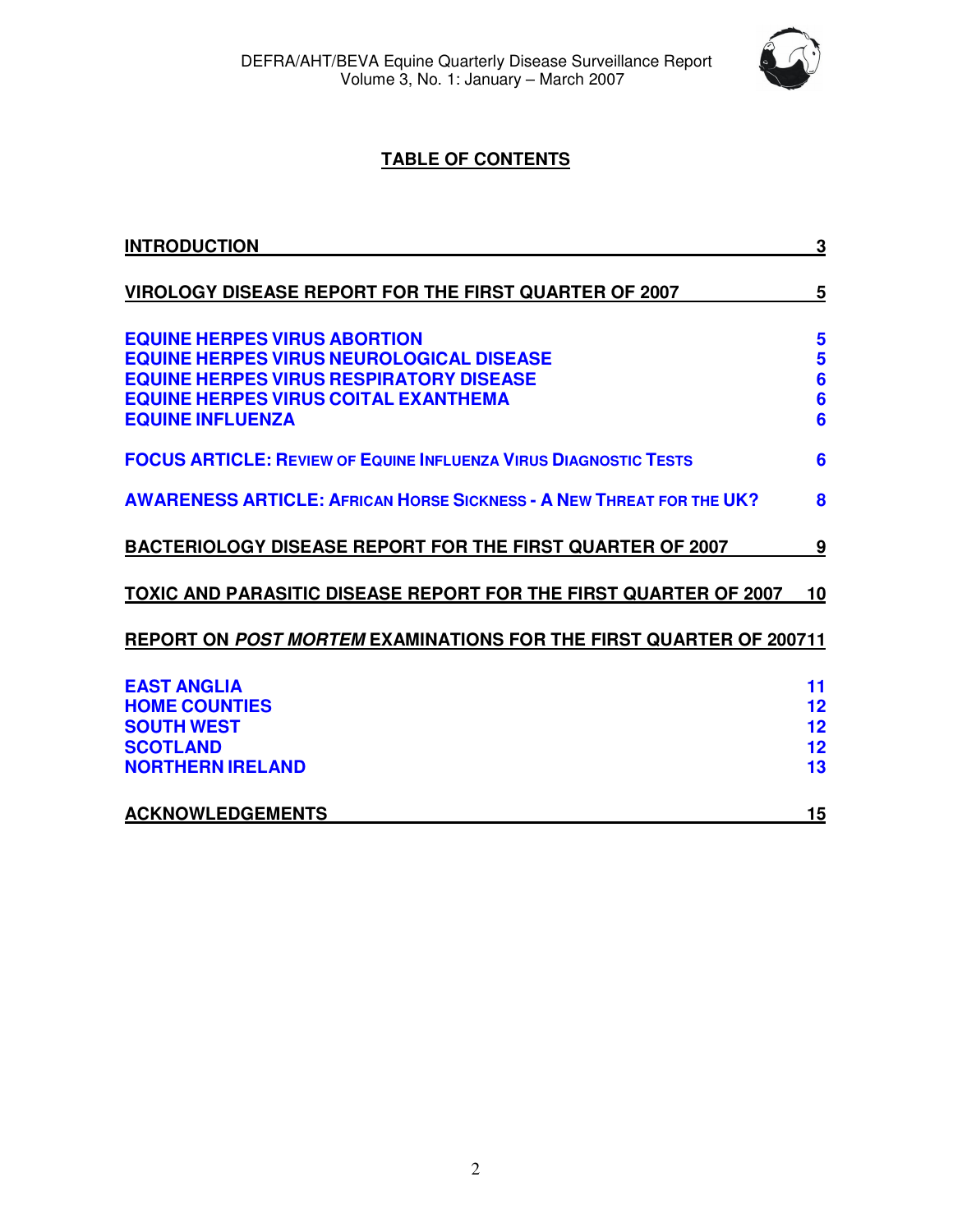

# **Introduction**

Welcome to the first quarterly equine disease surveillance report for 2007 produced by DEFRA, BEVA and the Animal Health Trust. Regular readers will be aware that this report collates equine disease data arising from multiple diagnostic laboratories and veterinary practices throughout the United Kingdom giving a unique insight into equine disease occurrence on a national scale.

New European Union regulations on the transportation of animals, including horses, came in to force on the 5th January 2007. Comprehensive details are available via the DEFRA website (Click here).



The first quarter of 2007 saw the launch of a joint initiative between the Animal Health Trust and the British Horse Society to raise awareness about 'strangles', the sometimes fatal bacterial infectious respiratory disease of horses caused by Streptococcus equi. The campaign, which will run for 2 years and hopes to raise £250,000 to support the AHT's research into improved diagnostics and vaccines for the disease, was launched by the AHT's President, the Princess Royal, on Thursday  $1<sup>st</sup>$  February at the Royal

Society of Medicine, London. An invited audience of over 100 guests heard the Princess recount her own recent experiences with strangles and this was complemented by short presentations by two AHT scientists who outlined the importance of the carrier state in the epidemiology of the disease and how modern technology was providing improved prospects for effective control. Further details on the campaign can be found on a dedicated website at www.strangles.org.

On 21<sup>st</sup> March 2007 the Irish Minister for Agriculture and Food, Mary Coughlan, announced that restrictions imposed as a result of last year's outbreak of equine infectious anaemia (EIA) in the Republic of Ireland would be lifted from the last affected premises. This followed a period of more than 90 days since the last of 28 cases was confirmed on 10th December 2006. It was confirmed that the final blood samples had been taken from those horses which remained under movement restriction and all test results had been negative for EIA. Since the first cases had been confirmed on 15<sup>th</sup> June 2006, almost 57,000 blood samples had been analysed for EIA with 28 cases confirmed. In Britain the Horseracing Regulatory Authority (HRA) confirmed that Instructions D23 and D24, which related to testing for EIA, would remain in place in spite of the changes to Irish restrictions announced on 21st March, although this would be subject to review in two months' time. Developments on EIA in Europe can be found on the DEFRA website (Click here).

On the 22<sup>nd</sup> March 2007, Barry Gardiner, the Minister for the Horse Industry, launched the industry-led Equine Health and Welfare Strategy for Great Britain at the National Equine Forum. Developed by the whole of the equine industry in conjunction with government and in response to the Animal Health and Welfare Strategy for Great Britain, the 10 year vision of this strategy is to achieve high standards of health and welfare of equines in Britain and to ensure that everyone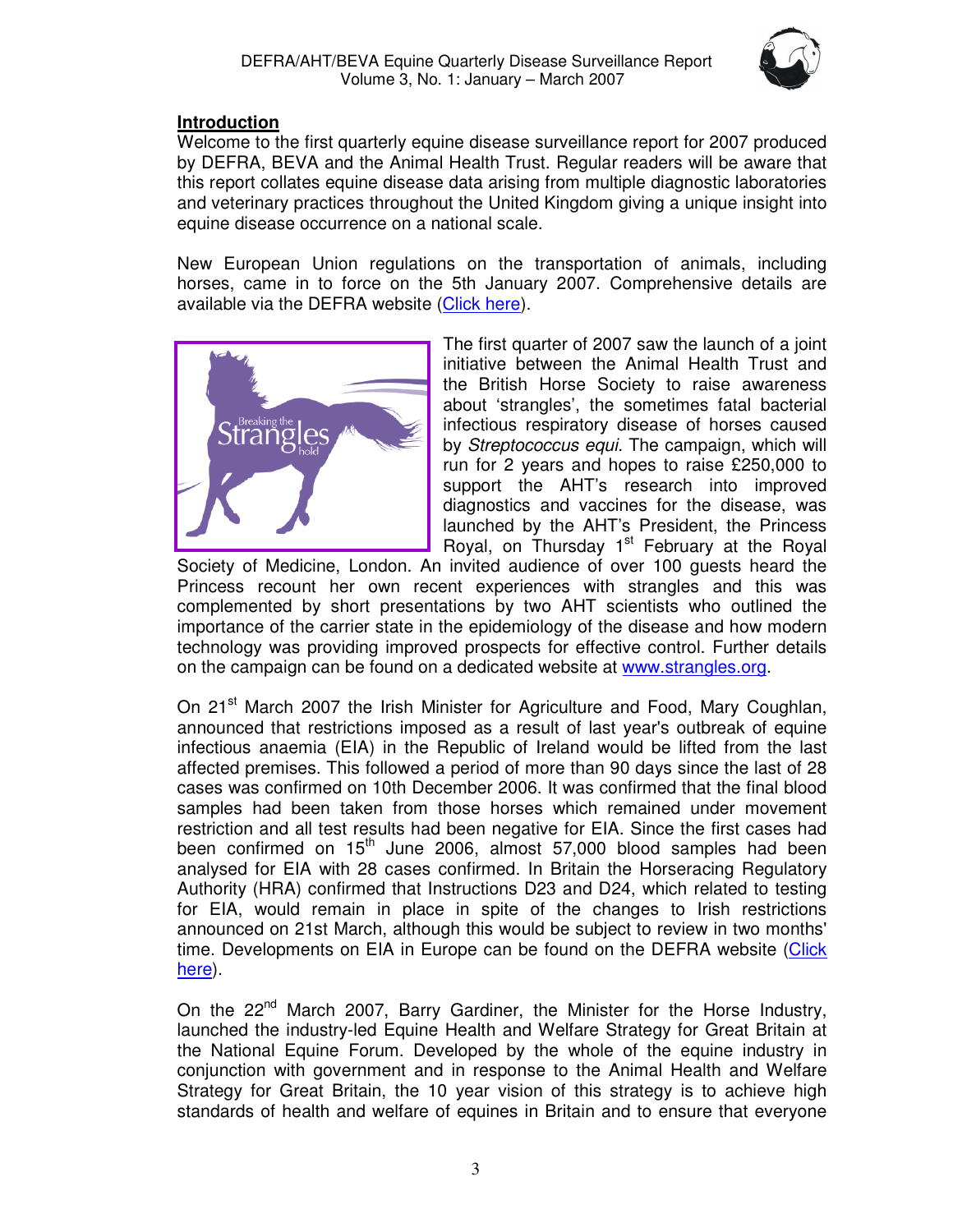

responsible for equine health and welfare understands and fulfils their duty of care. Further details of the strategy can be found at a dedicated website at www.equinehealthandwelfarestrategy.co.uk/home/.

On 26<sup>th</sup> March 2007, The Horse Trust, a UK-based equine charity dedicated to improving the welfare of the horse through education and science, launched a campaign to raise awareness about African Horse Sickness (AHS), one of the most feared and deadly infectious diseases of horses anywhere in the world. To complement this launch the Trust's Chief Executive, **Paul Jepson MRCVS**, has provided this report with an awareness article.

Also in this quarter's report, ahead of a possible spring and summer seasonal increase in diagnoses of equine influenza virus infection, **Adam Rash**, Horserace Betting Levy Board-funded graduate research technician on the AHT's Equine Influenza Surveillance Programme, outlines laboratory methods that are used to diagnose equine influenza infections in horses. This article will help inform readers about the laboratory methods that are applied to the samples they submit for investigation.

Although not occurring in the quarter being reported in this report, readers may be interested to learn that there have been cases of equine infectious anaemia (EIA) among non-Thoroughbred horses diagnosed in France in June and Germany in May. Contagious equine metritis (CEM) has also been confirmed in France, Switzerland and the United Kingdom around the same time. Further details will be provided in subsequent reports.

We reiterate that the views expressed in these focus articles are the authors' own and should not be interpreted as official statements of DEFRA, BEVA or the AHT.

Access to all of the equine disease surveillance reports can be made on a dedicated page on the Animal Health Trust website at http://www.aht.org.uk/equine\_disease.html or via the BEVA and Defra websites:

http://www.beva.org.uk/

http://www.defra.gov.uk/animalh/diseases/vetsurveillance/species/horses/index.htm

We would remind readers and their colleagues that there is available on the AHT website a form for registration to receive free of charge reports regularly via e-mail as they are produced. The link for this registration form is available via http://www.aht.org.uk/equine\_disease\_registration.html.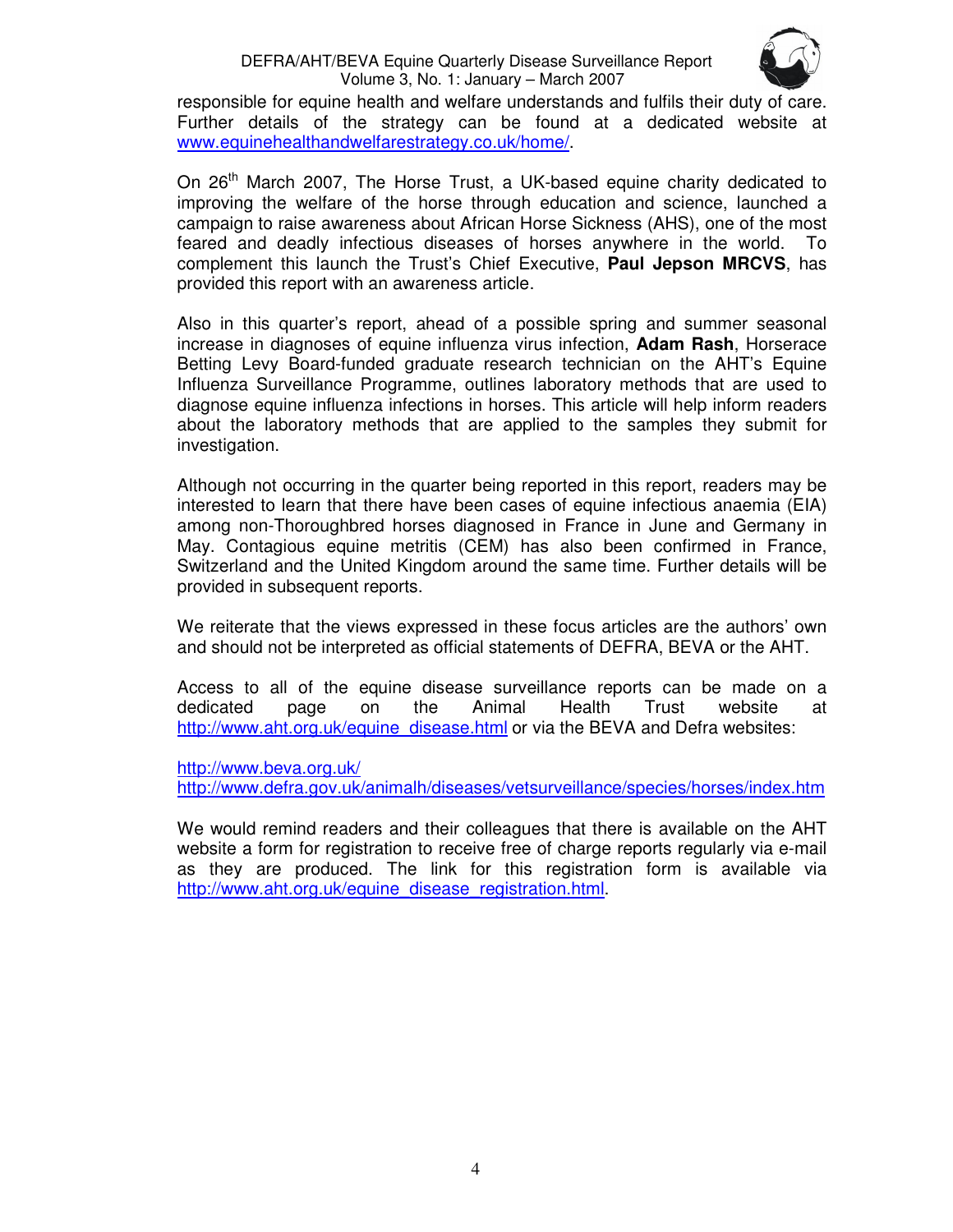

# **Virology Disease Report for the first quarter of 2007**

The results of virological testing for January to March 2007, are summarized in Table 1, and include data relating to equine viral arteritis virus from the Veterinary Laboratories Agency (VLA), Weybridge. The sample population for the VLA is different from that for the other contributing laboratories, as the VLA's tests are principally in relation to international trade. Of the 22 EVA VN positives detected by the VLA, 6 were among export samples, 2 from imports and the remainder were private requests. The 9 semen samples received for virus isolation were negative for EVA virus isolation after 3 passages in RK13 cell culture, and negative for EVA by the one-tube RT-PCR

#### **Number of Samples Tested Number Positive Number of Contributing Laboratories Serological Tests**   $EVA$  ELISA  $7005$  830<sup>#</sup>  $11.1$ EVA VN  $^{293^{\#}}$  $3<sup>3</sup>$ VLA EVA VN  $Z2^{\#}$  $1$ EHV-1/-4 CF test  $\overline{12}$  and  $\overline{12}$  and  $\overline{12}$  and  $\overline{12}$  and  $\overline{12}$  and  $\overline{12}$  and  $\overline{12}$  and  $\overline{12}$  and  $\overline{12}$  and  $\overline{12}$  and  $\overline{12}$  and  $\overline{12}$  and  $\overline{12}$  and  $\overline{12}$  and  $\overline{12}$ EHV-3 VN test  $1^*$  1 ERV-1/-2 CF test 1 343 6\* 1 Influenza HI test 348 1\* 1 EIA (Coggins) 2 2 **Virus Detection**  EHV-1/-4 PCR 115 115 10 1 EHV-2/-5 PCR 1 0 0 0 1 Influenza NP ELISA 34 1 1 Influenza VI in eggs 1 1 1 EHV VI 320 12 1 EVA VI/ PCR 3 0 1 VLA EVA VI/ PCR 9 0 1

# **Table 1: Diagnostic virology sample throughput and positive results for the first quarter 2007**

Rotavirus 76 22 6  $VN =$  virus neutralisation,  $ELISA =$  enzyme-linked immunosorbent assay,  $CF =$  complement fixation,

 $HI$  = haemagglutination inhibition, PCR = polymerase chain reaction, NP = nucleoprotein, VI = virus isolation

 $EVA =$  equine viral arteritis,  $EHV =$  equine herpes virus,  $ENV =$  equine rhinovirus,

 $EIA =$  equine infectious anaemia,  $#$  = Seropositives include vaccinated stallions

\* = Diagnosed positive on basis of seroconversion between paired sera

# **Virological Diagnoses for the First Quarter of 2007**

# **EHV-1 Abortion**

Eight individual cases of EHV-1 abortion were examined this quarter. All except one case were diagnosed by PCR on mixed fetal and placental tissues. One case was diagnosed by immunohistochemistry. Six of the cases were in vaccinated thoroughbred mares.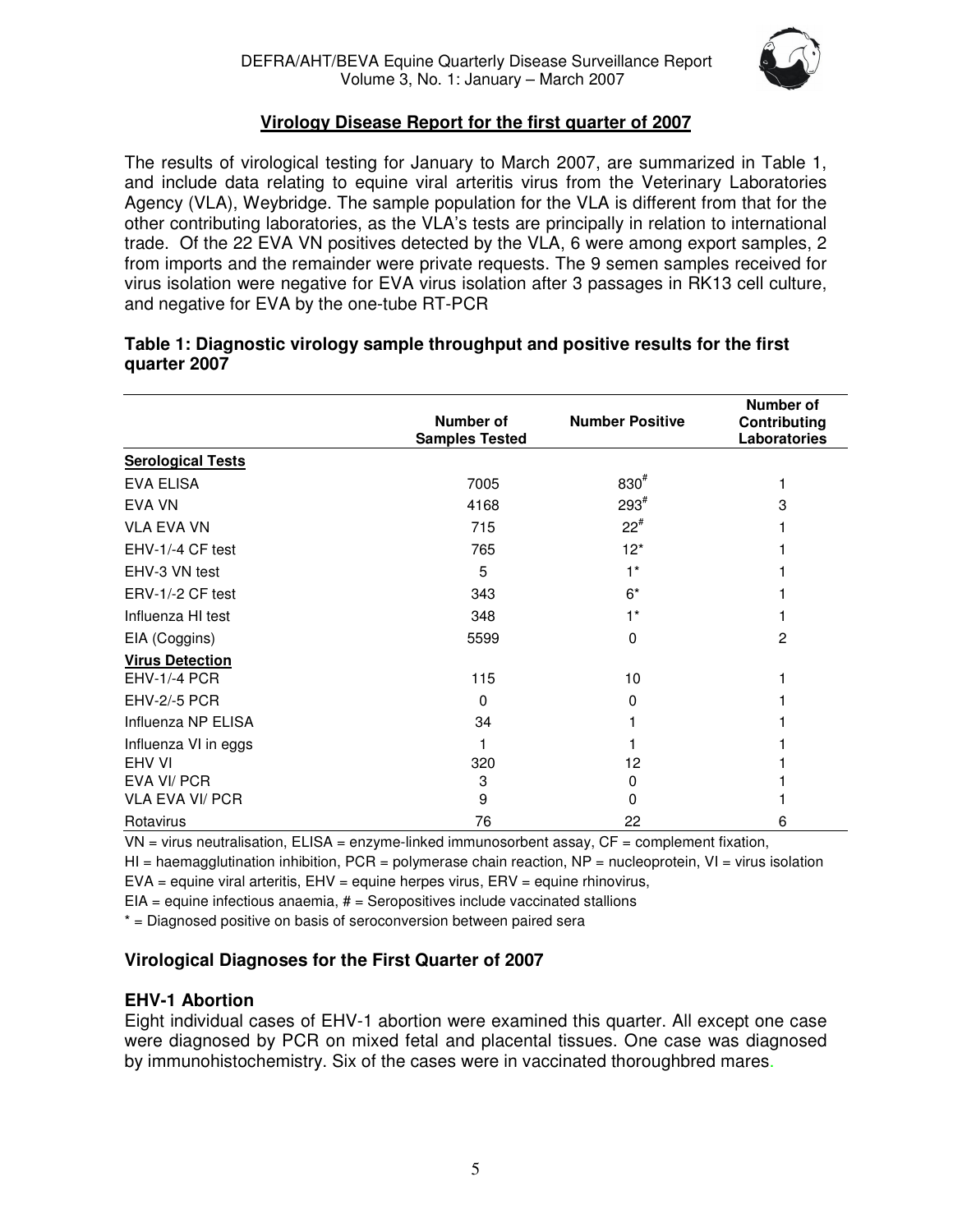

## **EHV-1 Neurological Disease**

One case of neurological disease was seen in a welsh cob that developed severe ataxia and was euthanased. PCR on mixed tissues was positive for viral DNA.

## **EHV-1 Respiratory Disease**

A donkey that died of necrotizing tracheitis and bronchitis was diagnosed with EHV-1 on PCR.

# **EHV-3 Coital Exanthema**

One case of coital exanthema was seen in a thoroughbred stallion. The diagnosis was made by paired serology that showed a high titre on both samples, and clinical signs. Breeding activities were halted and the infection has been contained.

#### **Equine Influenza**

A single case of influenza was seen in February in an unvaccinated horse in Surrey recently imported from the Netherlands. Diagnosis was made by virus isolation on nasopharyngeal swab and seroconversion on paired serology. Vaccinated in-contacts were apparently unaffected.

## **FOCUS ARTICLE: REVIEW OF EQUINE INFLUENZA DIAGNOSTIC TESTS Adam Rash, Equine Influenza Surveillance Programme, Virology Unit, Animal Health Trust**

# **Serology**

Influenza has the ability to bind to red blood cells via their haemagglutinin (HA) protein. This haemagglutination allows us to use a simple assay to check for the presence of the influenza virus.

Blood samples can be used in a variation of this assay called the **Haemagglutination Inhibition** (HI) assay. This assay not only allows us to determine levels of antibodies against equine influenza, but also to establish from which lineage the virus that infected the horse belongs to. Currently, three virus strains are used in the diagnostic HI assay, and they represent different regions of the equine influenza family.

Prague/56 is an H7N7 strain and can be used to distinguish between vaccination and natural infection as H7N7 viruses are no longer thought to be circulating but this strain is included in many vaccines. Miami/63 is the prototype H3N8 strain and Newmarket/2/93 is an H3N8 European lineage virus.



#### HAEMAGGLUTINATION INHIBITION ASSAY





· Haemagglutination has not occured Haemagglutination has occured

Haemagglutination is prevented by the binding of specific antibodies raised to a reference strain of virus. These antibodies are titrated across rows S1-S6 on the plate and the new virus isolate is added. The pattern of agglutination characterises the new isolate and demonstrates the reference strains it is most closely related to. In the picture above, the test virus from the swab is most closely related to the viruses which raised the antibodies in  $S1 + S2 + S3$ .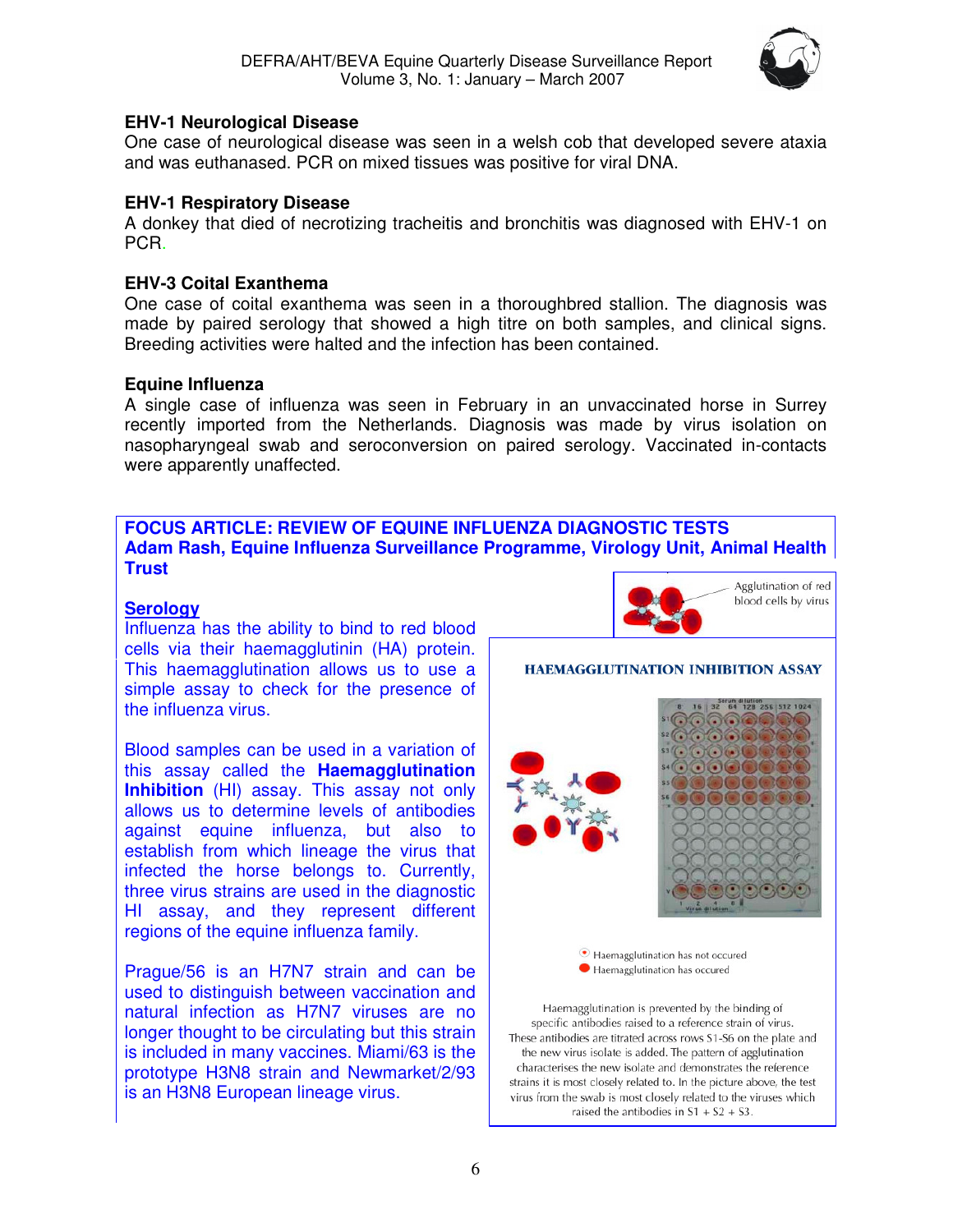

When samples arrive for diagnostic testing the blood is allowed to separate and the serum is removed. The serum is titrated across a v-bottomed plate in two fold dilutions from 1 in 8 to 1 in 1024. This is done on three separate plates, one for each of the virus strains used. Virus, at a standardised HA concentration, is added to each well and incubated with the serum for 30 minutes. A 1% suspension of chick red blood cells is added in equal volume to the serum-virus solution and the samples are incubated for a further 30 minutes before the plates are read.

When haemagglutination has occurred, the red blood cells remain in suspension, however if it has been inhibited the red blood cells sink to the bottom of the plate. When the plate is tilted to a 45° angle the blood in these wells will run in a line, whereas the blood in the haemagglutinated wells will not.

The HI titre for the sample is the least concentrated serum dilution that still inhibits haemagglutination. The higher the HI titre, the more that particular serum sample recognises that virus strain, and therefore the horse has been infected with a virus similar to that strain.

This assay allows us to monitor the type of virus strains currently circulating in the UK.

# **Nucleoprotein (NP) ELISA**



The NP ELISA detects equine influenza virus (EIV) nucleoprotein in fluid extracted from a nasopharyngeal swab. An ELISA plate, consisting of six wells, is pre-coated with rabbit polyclonal antiserum raised against purified whole virus. Two wells are used for a negative control, two for a positive control and two for the sample being tested. The swab is squeezed using sterile forceps into a clean tube and then a small volume is pipetted into the wells of the ELISA plate. If EIV is present in the sample then the rabbit antiserum will bind to it.

After an incubation period the plate is washed before a horse-radish peroxidase labelled mouse monoclonal

antibody is added. Whilst being incubated at 37°C the mouse monoclonal antibody will bind to any virus that has been captured by the rabbit antiserum.

The plate is then washed again and a TMB peroxidase substrate is added. The enzyme label attached to the mouse monoclonal antibody acts on the peroxidase substrate resulting in a colour change. The intensity of this colour change indicates how much virus is present in the swab sample, and this intensity is read at 490nm using a colorimeter. A printout of the results will confirm whether the sample is positive or negative for equine influenza virus.

The remaining fluid from a positive swab sample can be used to inoculate embryonated hen's eggs to grow the virus to a titre that will allow further characterisation of the virus, both genetically and antigenically. This allows us to understand how the virus has evolved and to see how different it is from the current vaccine strains.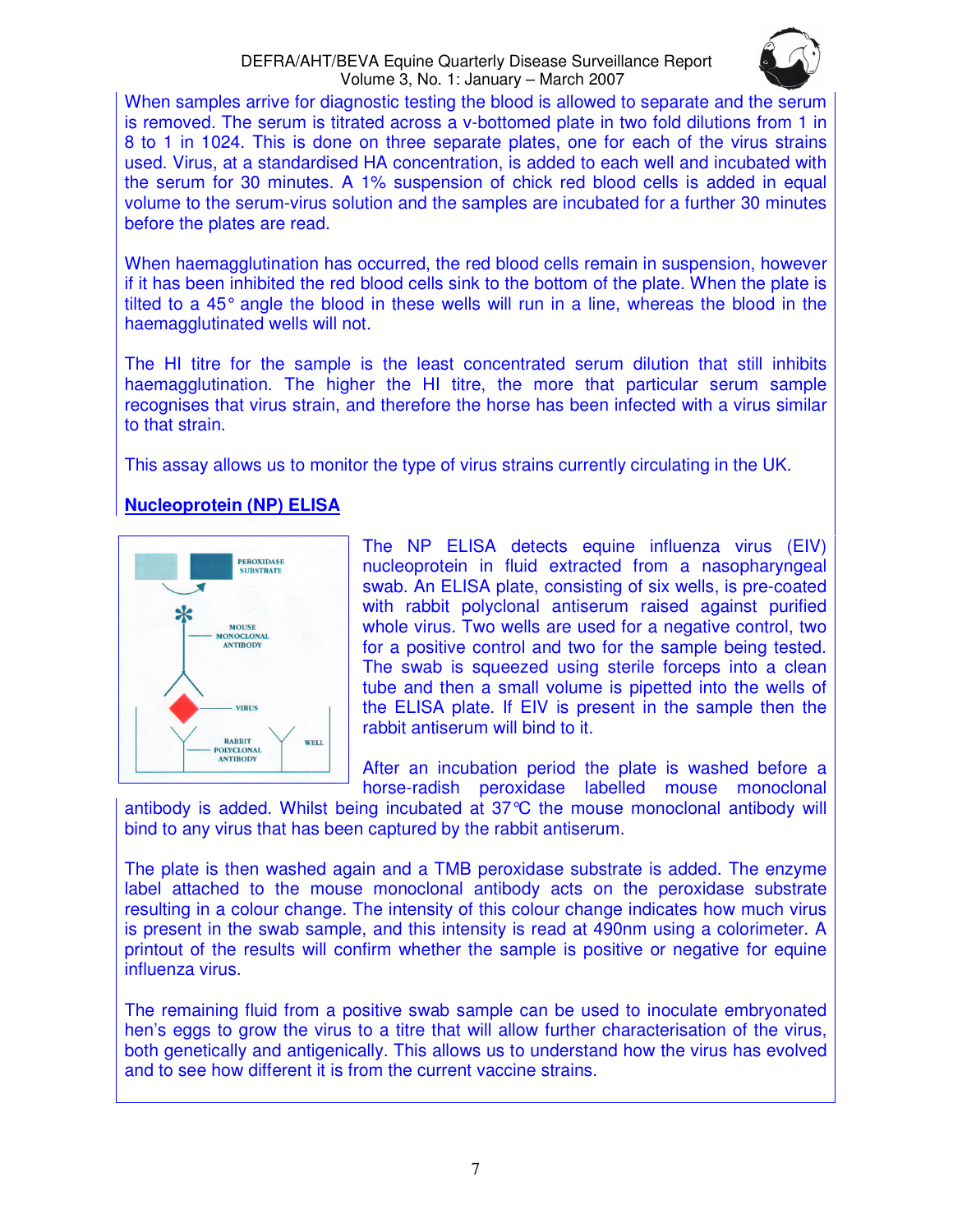

# **AWARENESS ARTICLE: AFRICAN HORSE SICKNESS – A POTENTIAL THREAT FOR THE UNITED KINGDOM?**

# **Paul Jepson MRCVS, Chief Executive, The Horse Trust**

The occurrence and rapid spread of Bluetongue in cattle and sheep in Belgium, Netherlands, Luxembourg, France and Germany in 2006 has highlighted the increased risk of types of insect borne disease spreading to the UK. The midge-borne African Horse Sickness (AHS) virus, closely related to Bluetongue virus, may strike the UK's equine population in the future, in which case high mortality might be expected.

As a result of the severity of the effects of African Horse sickness and its social and economic impact, it is listed as notifiable by the World Organisation for Animal Health (OIE) in Paris, by the European Commission in Brussels under Directive 92/25/EC and therefore also in UK legislation under the Infectious Diseases of Horses Order 1987. This means that, in practice, if there is any suspicion of AHS, a Defra Divisional Veterinary Manager must be notified immediately. Imported horses from countries outside the European Union are subjected to risk-based testing for AHS.

# **Clinical diagnosis**

According to the OIE, the incubation period for AHS is usually 7-14 days, but may be as short as 2 days. The OIE also gives the following information about the disease:

- Subclinical form: fever (40-40.5°C) and general malaise for 1-2 days
- Subacute or cardiac form: fever  $(39-41^{\circ}\text{C})$ , swelling of the supraorbital fossa, eyelids, facial tissues, neck, thorax, brisket and shoulders. Death usually within 1 week
- Acute respiratory form: fever (40-41 °C), dyspnoea (difficulty breathing), spasmodic coughing, dilated nostrils with frothy fluid oozing out, redness of conjunctivae, death from anoxia (respiratory failure) within 1 week
- A mixed form (cardiac and pulmonary) occurs frequently: pulmonary signs of a mild nature that do not progress, oedematous swellings and effusions, death from cardiac failure, usually within 1 week
- In the majority of cases, the subclinical cardiac form is suddenly followed by marked dyspnoea and other signs typical of the pulmonary form
- A nervous form may occur, though it is rare

# **Lesions**

- Interlobular respiratory form: oedema (fluid) of the lungs, hydropericardium (fluid around the heart), pleural effusion (fluid in the chest cavity), oedema of thoracic lymph nodes (swelling), petechial haemorrhages in pericardium (pin-point haemorrhages in the membrane surrounding the heart)
- Cardiac form: subcutaneous and intramuscular gelatinous oedema, epicardial and endocardial ecchymoses (bleeding into the tissues of the heart), myocarditis (inflammation of the heart muscle), haemorrhagic gastritis

Further information can be found on the OIE website at http://www.oie.int/eng/maladies/fiches/a\_A110.htm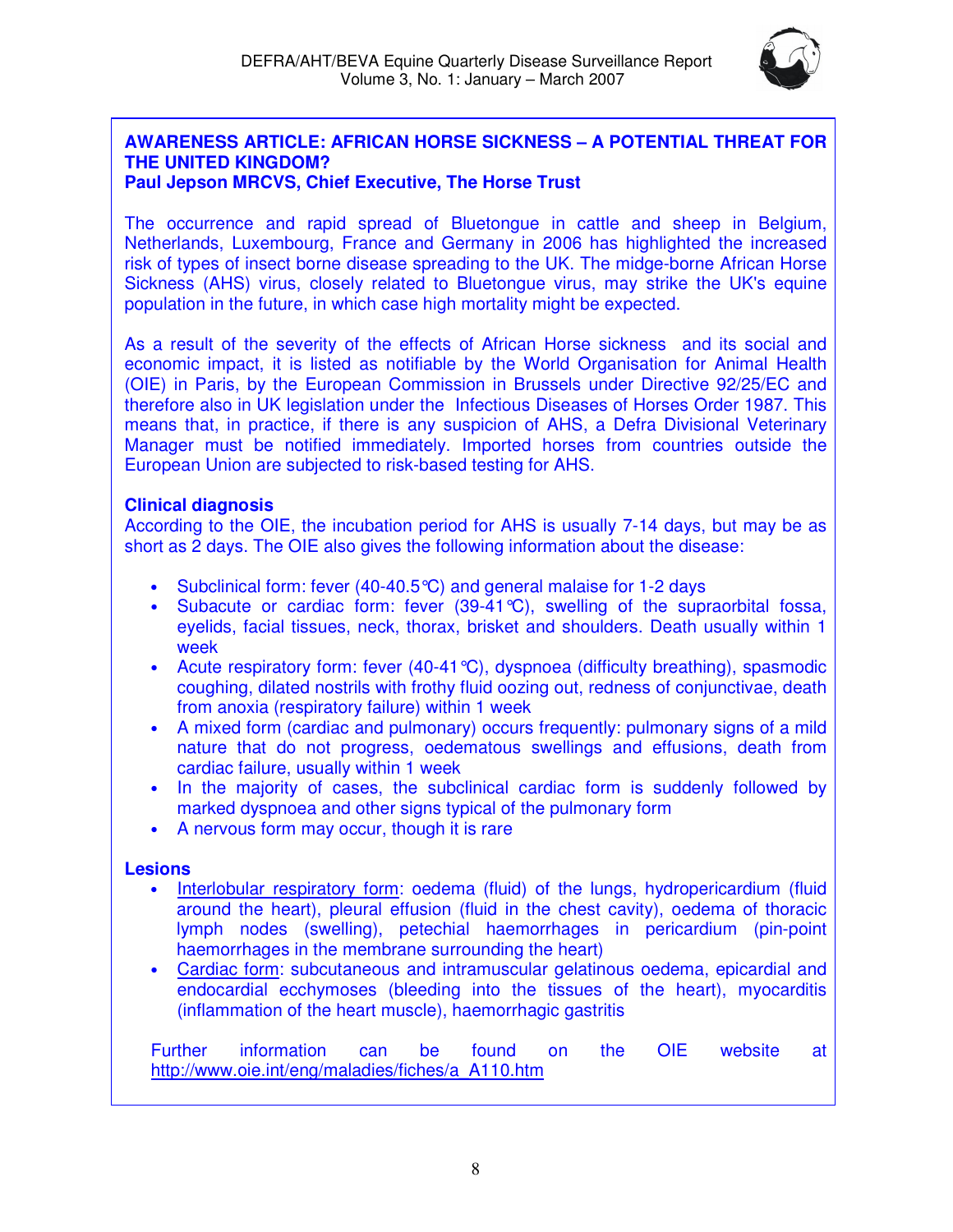

# **Transmission and risk to Europe**

AHS virus is related to Bluetongue virus and is spread by the same Culicoides species of midge. In horses the mortality rate can be as high as 90%. In donkeys the mortality rate is much lower (about 10%) and there are concerns that donkeys and certain exotic species may act as subclinical carriers for a period of time following infection. Infected midges can be blown by the wind for more than 100km and transported long distances in farm vehicles.

There are multiple serotypes of AHS virus and the only vaccines currently available are live attenuated preparations manufactured in South Africa. These vaccines are not licensed for use in Europe, although they can be used as an emergency response when the disease has taken hold. Research institutes and vaccine manufacturers are already working to develop more effective and safe cattle and sheep vaccines for Bluetongue virus as it is anticipated that this disease could reach the UK in 2007. Similar research and development is urgently required for AHS.

AHS was diagnosed in Spain between 1987 and 1990 and in Portugal in 1989 but was eradicated using slaughter policies, movement restrictions, midge vector eradication and vaccination. Were AHS to break out in Europe again, under current vector and climate conditions it is probable that it would have a much better opportunity to establish itself including in the UK.

# **Future awareness and action**

The Horse Trust has recently launched a disease awareness campaign for AHS. Defra is already in the process of revising legislation on notifiable equine diseases and also contingency plans for measures to take in the event of an out break. A working group has been set up, initiated by the Horse Trust and involving Defra and others from the horse industry to look at how best Government and industry can work together to prepare for and manage any such outbreak. In particular this group is considering the difficulties that might be encountered and trying to provide options to prevent and resolve problems.

In 2007 The Horse Trust will spearhead:

- An education campaign to all horse owners to make them aware of the possibility of AHS striking the UK and the clinical signs associated with the disease;
- An information campaign throughout the equine veterinary profession to try and ensure early diagnosis;
- A research programme to evaluate the likely impact of the disease and to develop appropriate control measures in accordance with the aims of the Equine Health and Welfare Strategy.

Further information on the awareness campaign is available at http://www.horsetrust.org.uk/news/index.html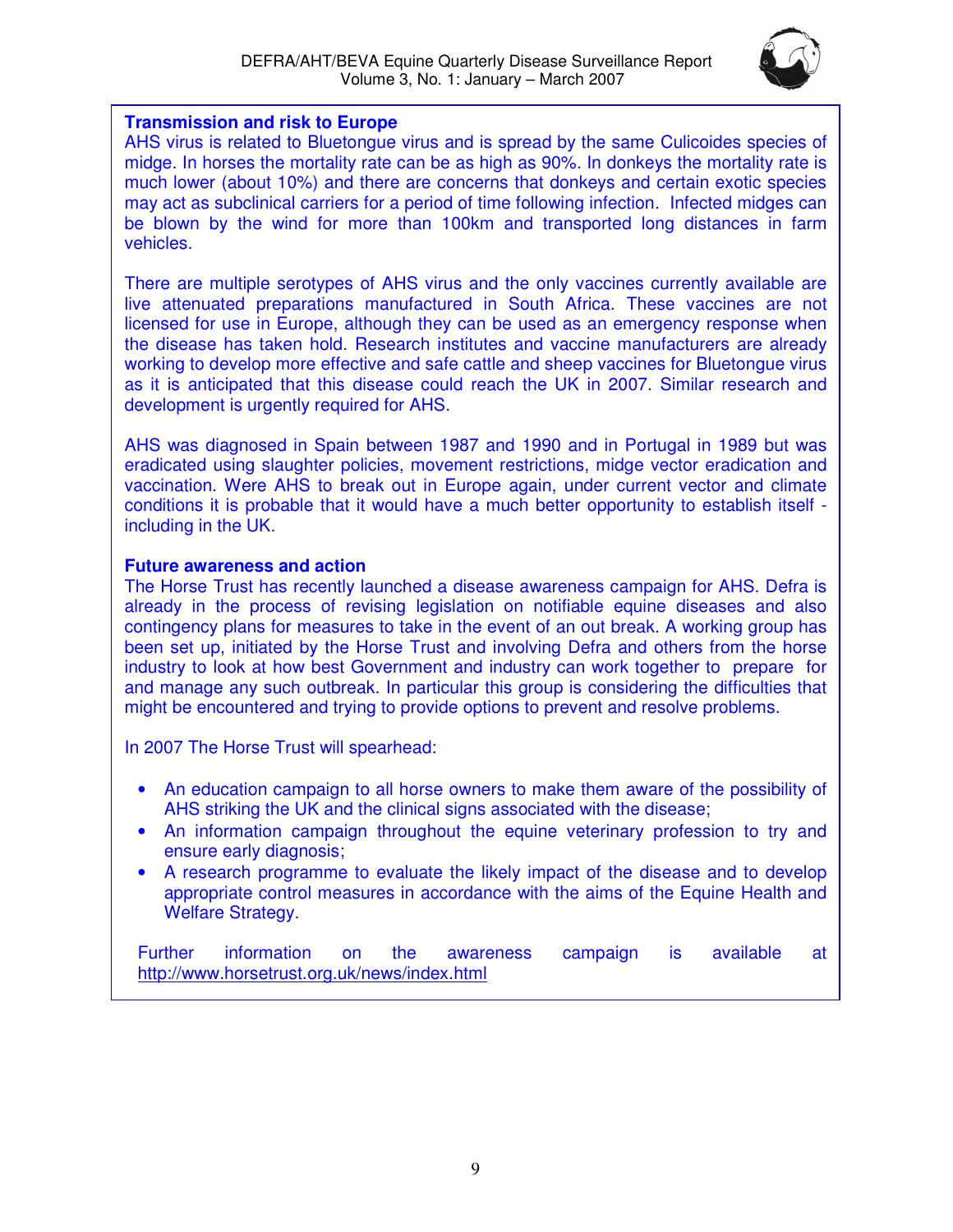

# **Bacteriology Disease Report for the first quarter 2007**

A summary of the diagnostic bacteriology testing undertaken by different contributing laboratories is presented in Table 2. For contagious equine metritis (CEM) 12 of 28 HBLB approved laboratories contributed data.

# VLA CEMO Data for the period January, February and March 2007

We are again pleased to include data relating to CEM testing from the Veterinary Laboratories Agency (VLA), in this quarterly report. The sample population for the VLA is different from that for the other contributing laboratories as the VLA tests are principally in relation to international trade.

Submissions for International Trade pre-export tests continue the upward trend with submission numbers up 3% when compared with the same quarter in 2006, although the number of swabs submitted was actually down by 13%. There were 5 tracing submissions involving 15 swabs from an incident that commenced in 2006 but carried into 2007 due to the prolonged treatment involved.

|                                               | Number of<br><b>Samples</b><br><b>Tested</b> | <b>Number</b><br><b>Positive</b> | Number of<br>Contributing<br><b>Laboratories</b> |
|-----------------------------------------------|----------------------------------------------|----------------------------------|--------------------------------------------------|
| <b>CEMO (HBLB)</b>                            | 11974                                        |                                  | 12                                               |
| <b>CEMO (VLA)</b>                             | 515                                          |                                  |                                                  |
| Strangles*                                    | 2231                                         | 341                              | 13                                               |
| <b>Strangles PCR</b>                          | 458                                          | 166                              |                                                  |
| <b>Salmonellosis</b>                          | 404                                          | 36                               | 10                                               |
| <b>MRSA</b>                                   | 1555                                         | 22                               | 5                                                |
| <b>Clostridium perfringens</b>                | 19                                           | 2                                |                                                  |
| <b>Clostridium difficile (toxin by ELISA)</b> | 57                                           | 2                                |                                                  |
| Cryptosporidium                               | 11                                           |                                  | 2                                                |

## **Table 2: Diagnostic bacteriology sample throughput and positive results for first quarter 2007**

 $CEMO =$  contagious equine metritis organism (*Taylorella equigenitalis*); HBLB = HBLB accredited laboratories; VLA = VLA reference laboratory**; \***Streptococcus equi; MRSA = meticillin resistant Staphylococcus aureus.

Of the 404 samples tested for Salmonella spp., 31 were sent to the VLA for testing and of these 26 were found to be positive and were typed. The other 10 positive samples were among 373 samples tested by other laboratories. Of the 26 typed strains there were 9 of S. typhimurium 56 variant; 3 each of S. typhimurium 104b and S. agama; 2 each of S. typhimurium 193 and one each of S. anatum; S. enteritidis; S. montevideo; S. typhimurium 195, 40, 41, U288, U302 and untyped.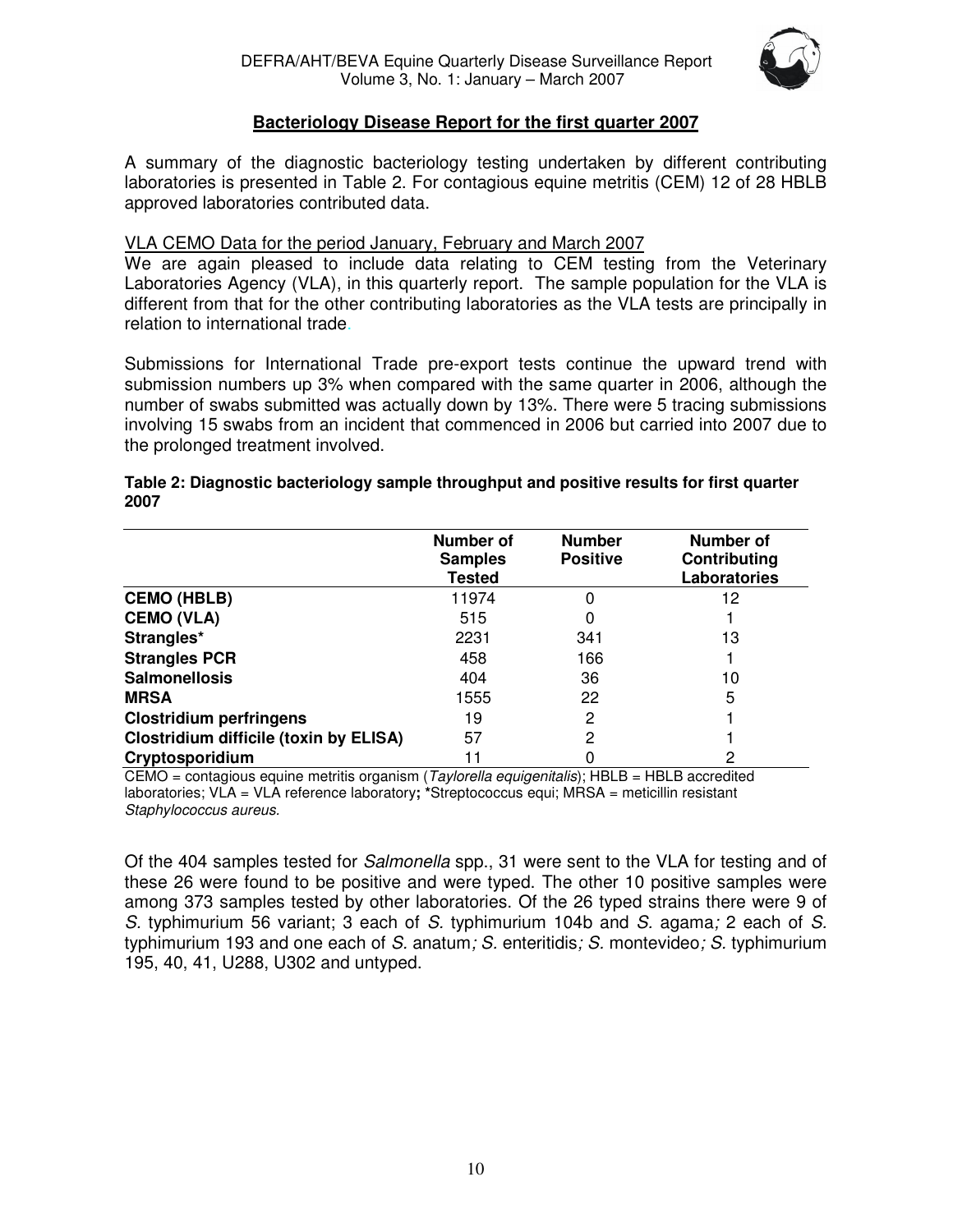

# **Toxic and Parasitic Disease Report for the First Quarter of 2007**

A summary of diagnostic toxicosis and parasitology testing undertaken by contributing laboratories is presented in Tables 3 and 4 respectively. Results are based on histopathologically confirmed evidence of disease only.

**Table 3: Diagnostic toxicosis sample throughput and positive results for first quarter 2007** 

|                       | Number of<br><b>Samples</b><br><b>Tested</b> | <b>Number</b><br><b>Positive</b> | Number of<br>Contributing<br><b>Laboratories</b> |
|-----------------------|----------------------------------------------|----------------------------------|--------------------------------------------------|
| <b>Grass Sickness</b> |                                              | b                                |                                                  |
| Hepatic toxicoses     |                                              |                                  |                                                  |

**Table 4: Diagnostic parasitology sample throughput and positive results for the first quarter 2007** 

|                      | <b>Number of</b><br><b>Samples</b><br><b>Tested</b> | <b>Number</b><br><b>Positive</b> | Number of<br>Contributing<br><b>Laboratories</b> |
|----------------------|-----------------------------------------------------|----------------------------------|--------------------------------------------------|
| <b>Endoparasites</b> |                                                     |                                  |                                                  |
| Ascarids             | 882                                                 | 16                               | 5                                                |
| Cyathostomes         | 895                                                 | 145                              | 6                                                |
| Dictyocaulus         | 204                                                 | 9                                | 5                                                |
| Strongyles           | 376                                                 | 40                               | 6                                                |
| Tapeworms            | 411                                                 | 22                               | 5                                                |
| <b>Ectoparasites</b> |                                                     |                                  |                                                  |
| Lice                 | 274                                                 | 10                               | 8                                                |
| <b>Mites</b>         | 256                                                 | 3                                | 6                                                |
| Ringworm             | 311                                                 | 27                               | 8                                                |
| Dermatophilus        | 210                                                 | 2                                | 4                                                |

# **Report on Post Mortem Examinations for First Quarter 2007**

# **East Anglia**

Eighty four cases were examined this quarter and of these 65 were fetal deaths.

Twelve of the fetal deaths were associated with the umbilical cord being over long of twisted. One case had necrosis of the cervical pole of the allantochorion, one had a pedunculated allantoic cyst wrapped around the cord and another had hydroallantois although this was thought less significant than the long cord length. Eleven cases of fetal death had no definite cause of death identified. Among the proposed but unconfirmed reasons were; uterine infarcts (uterus not available for examination); Streptococcus zooepidemicus infection; a non infective still birth and fetal malpositioning leading to foaling trauma in second stage labour. There were five cases associated with assisted dystocia including one under general anaesthesia. All five were associated with fetal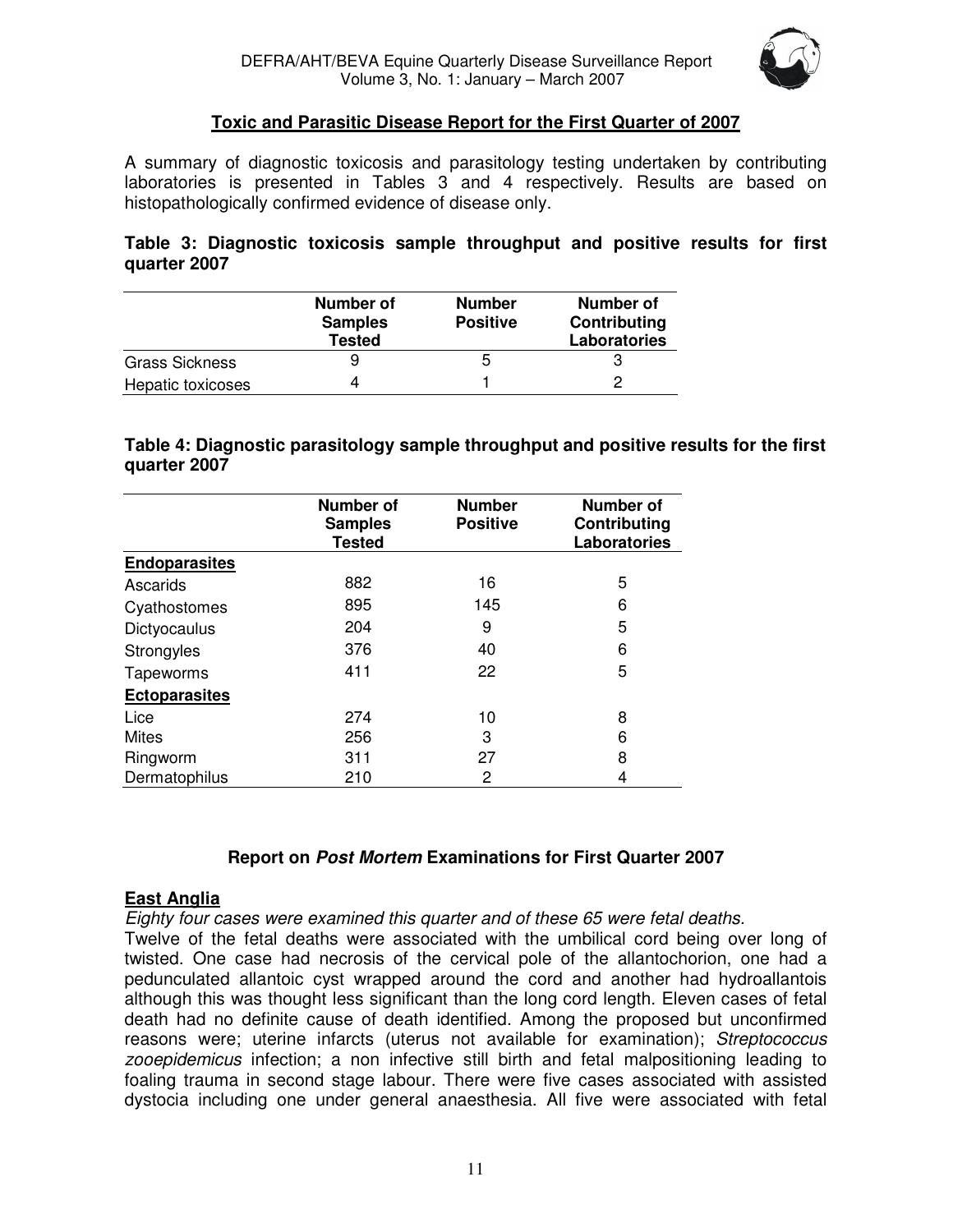

hypoxia, with three having contracted fore limbs. Twelve cases of hypoxia, four of asphyxia were also reported. Nine cases of placental compromise included one premature placental separation, one 'red bag delivery' (inverted chorion presented), one placenta with poor chorionic villi possibly associated with endometrial compromise, five cases of placentitis of unknown cause and one placentitis due to pseudomonas infection were notified. Three other infective causes of fetal death included two with EHV-1 infection and one with Streptococcus zooepidemicus infection believed to have entered via the cervical star. There was a single case of chronic fetal diarrhoea where death was in second stage labour, although the primary cause of the premature delivery could not be determined. Other causes of fetal death reported included pleuritis, peritonitis, pneumonia, septicaemia and intussusception.

There were eighteen adult animals examined. Three separate deaths were due to cranial trauma affecting the skull. One case of neoplastic lung disease was seen in an aged broodmare, the primary mass was associated with the thyroid gland. One suspected case of cardiac arrest was seen in an elderly pony and one case of possible peracute equine dysautonomia (grass sickness) was diagnosed in a Welsh mountain pony. Two other cases of neoplasia and one case of endocarditis were seen. One case of sudden death was inconclusive. Three welfare cases were examined on behalf of the RSPCA. These included a severe infestation with cyathastomes leading to emaciation, haemorrhagic exudates in all body cavities, generalized oedema and severe typhocolitis. One case of verminous aneurisms in the cranial mesenteric artery associated with ascarid worms, with evidence also of typhocolitis and lice. The third case was an elderly pony with chronic bastard strangles with abscesses in the liver and lungs. Five cases were in mares that died peripartum with three suffering uterine artery haemorrhage, one developed small colon ischaemia post-foaling and one animal suffered a rectal tear at foaling.

#### **Home Counties**

#### Twenty five cases were examined this quarter.

These included a case of dystocia in which the mare and foal died after delivery under general anaesthesia. There were 17 cases that involved abdominal pathology including four cases of cyathastomiasis, three cases of gastric rupture, one case each of gastric squamous cell carcinoma with metastasis, grass sickness, small intestinal strangulation due to pedunculated lipoma, colonic torsion, peritonitis due to enterectomy breakdown, peritonitis due to perforating foreign body, end stage fibrosing cholangiohepatitis, glomerulonephropathy and disseminated thrombo-embolism, hypovolaemic intestinal shock of unknown aetiology and ulcerative colitis with laminitis. There were also three cases of abortion investigated. These were due to one case each of ascending bacterial placentitis, twinning and hydramnios (excess amniotic fluid) with presumed hydrallantois (excess allantoic fluid but allantochorion not submitted). The three remaining cases were one each of cranial mesenteric aneurysm (presumed post-parasitic), chronic laminitis and coxofemoral osteoarthritis, all among elderly ponies.

# **South West**

#### Seven cases were examined this quarter.

There were three cases of gastrointestinal disease which included two cases of small intestinal infarction associated with pedunculated lipoma and one case of necrotic small intestine associated with strangulation in an internal hernia. There were two cases of neoplastic disease including a case of generalised lymphoma that involved cervical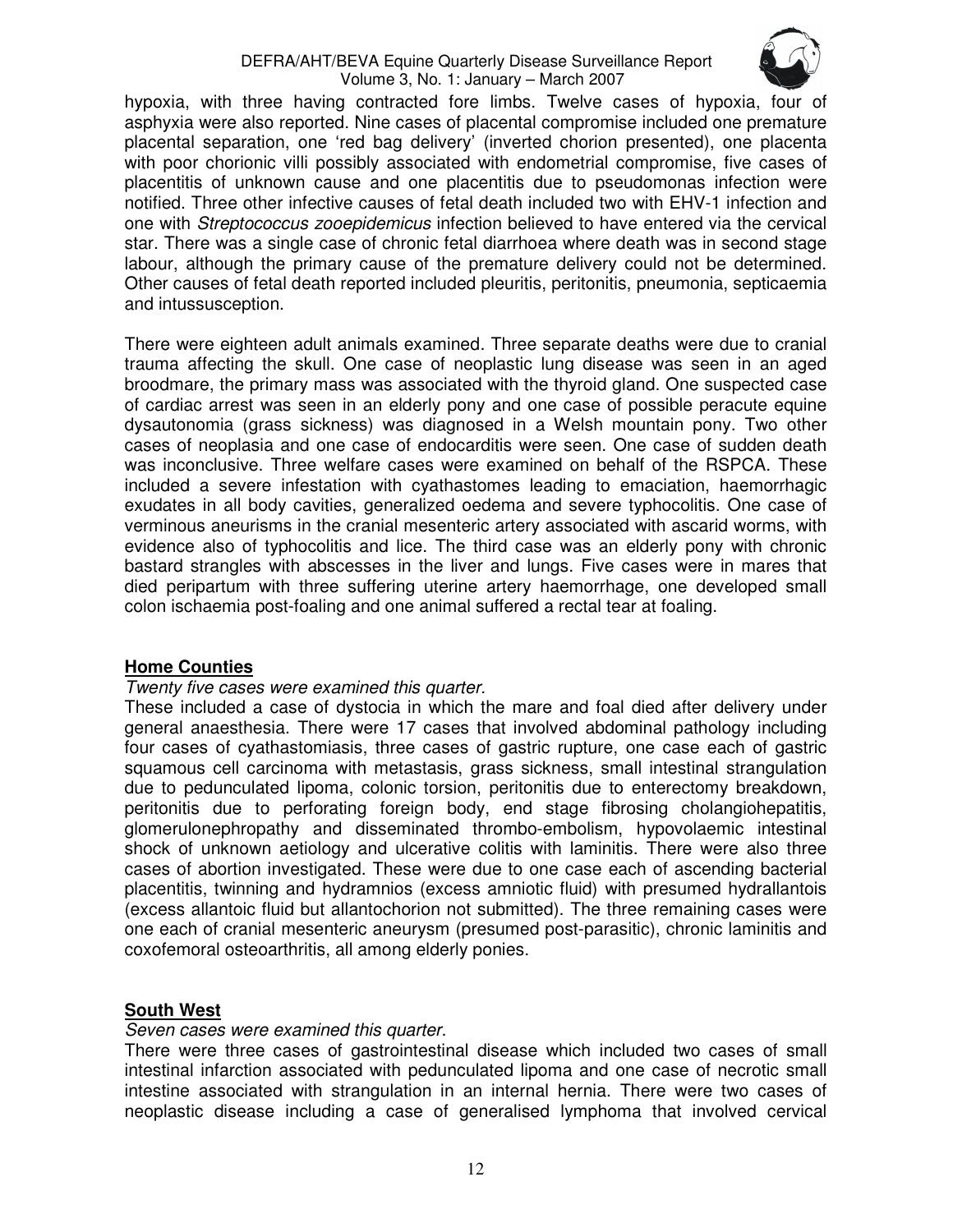

muscle infiltration and a pathological fracture associated with a humeral osteosarcoma. The remaining two cases were a case of welfare neglect that suffered chronic hepatic toxicity and vascular parasitism and a case of micronodular cirrhosis of unknown aetiology.

# **Scotland**

## Eleven cases were examined this quarter.

These included five cases with abdominal pathology including strangulating lipoma, gastric rupture, acute grass sickness, intestinal necrosis and intussusception, two cases of limb fracture and one case each of laryngeal chondritis, endocardial cushion defect, postoperative mortality of undetermined cause foreign body associated pyothorax. Further details of selected cases are provided below.

An 8 month old Highland pony colt was presented with poor growth, recent weight loss, and tachypnoea. At post mortem examination, all four chambers of the heart were markedly enlarged. There was a 7 x 9 cm diameter ventricular and atrial septal defect. The right and left atrioventricular valves shared two cusps which bridged across the defect between the chambers in a figure of eight pattern. There was also marked dilatation and thinning of the pulmonary artery immediately proximal to the pulmonic valve and mild, diffuse pulmonary oedema.

The liver was very markedly enlarged and round-bordered. Throughout the parenchyma were multifocal to coalescing, irregular areas of pallor with dark red, congested areas between. Multiple lymph nodes were markedly enlarged. The lymphatic vessels throughout the mesentery were markedly dilated (up to 10mm diameter) and exuded lymph under pressure when sectioned.

The findings were suggestive of a congenital endocardial cushion defect. This had resulted in very marked changes of right and left-sided cardiac failure, including lymphangiectasis. It is possible that venous hypertension impaired recirculation of lymph via the thoracic duct.

A 15 day old standardbred foal was submitted for post mortem and the main findings were ventral cellulitis of the left mandibular region, pericardial, pleural and abdominal effusions, petechial haemorrhages of the endocardium, jejuno-jejunal intussusception, marked lymphodepletion of the thymus and spleen. It was felt that the intussusception was secondary to reduced gut motility or a late stage event. The diffuse vascular congestion and lymphodepletion were thought to reflect underlying septicaemia and/or immunosuppression. It is possible that the foal was immunosuppressed or colostrum deficient which allowed bacterial infection of a mandibular lesion with subsequent cellulitis, septicaemia and death. No inclusion bodies or bacteria were identified histologically and bacterial culture revealed a mixed bacterial population with no significant bacteria isolated. Prior antibiotic therapy and the delay between death and post mortem may have influenced the bacteriology results.

A 22 year old Highland cross pony mare was presented for post mortem with suspected colonic impaction. Main findings were severe gastric impaction, displaced colon and caecum, colonic impaction, severe small intestinal dilation, multifocal petichiation and ecchymotic haemorrhages and strangulated ileum secondary to a pedunculated lipoma.

One horse was presented to the referring vet with acute pyrexia and depression. It was treated with antimicrobials but was found dead 36 hours later. On post mortem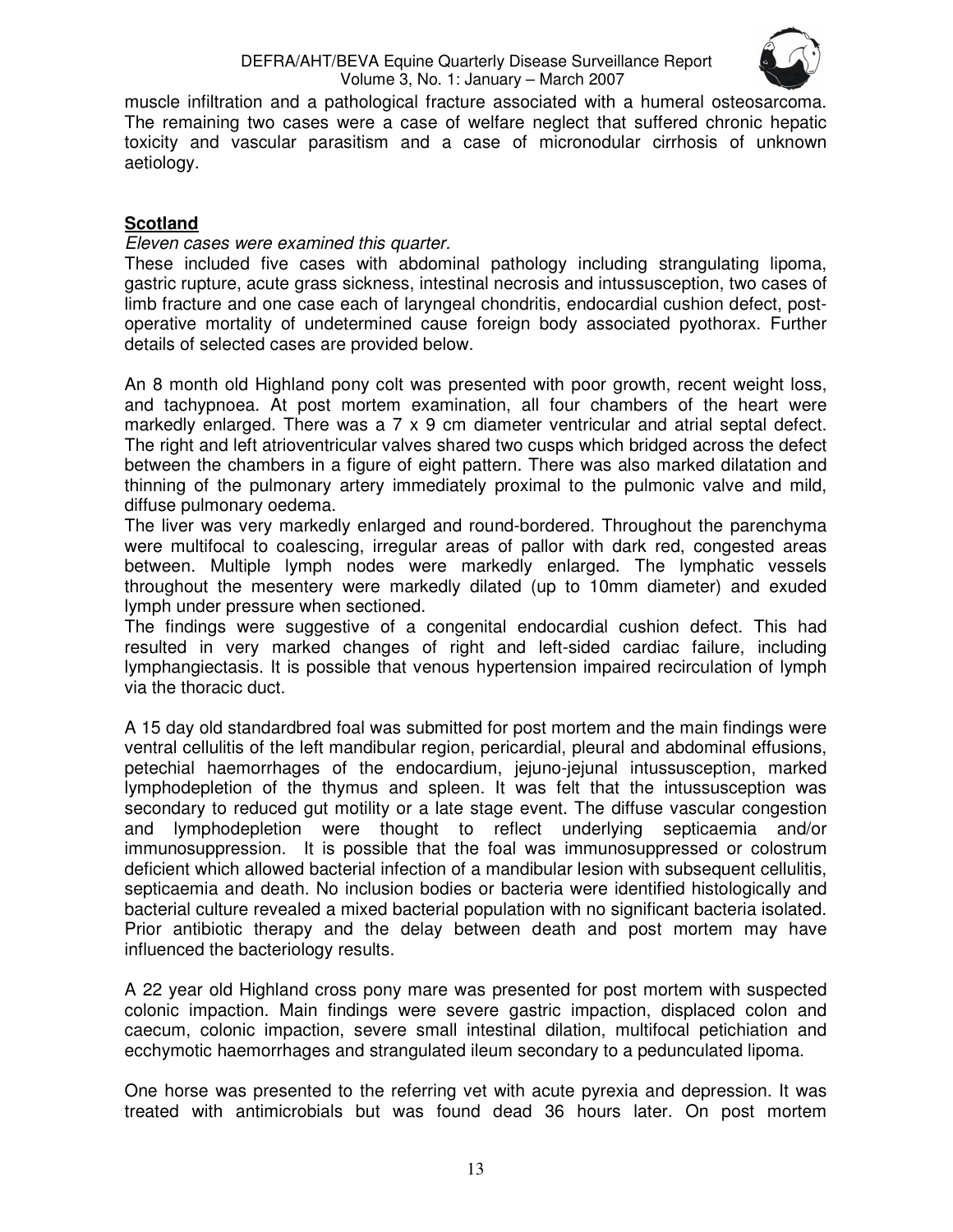

examination there was a unilateral pyothorax associated with a rose twig that had penetrated the serosal surface of the lung. It measured 30cm with 8 cm of this penetrating the pleural cavity. The end of the twig was in a large bronchus. The twig was surrounded by extensive necrosis and fibrosis, indicating it had been present longer than the given 48 hour history. There was a rose garden next to the horse's field, it is assumed the horse had tried to eat the twig. The thorns were directed cranially preventing it from being coughed up, although there was no history of coughing.

## **Northern Ireland**

#### Twenty-four cases were examined during this quarter.

These included 12 aborted fetuses; in 7 of these no significant pathogens were detected. Leptospiral antigen was detected in two fetuses and *Corynebacterium spp.* and Streptococcus zooepidemicus were detected in one fetus each. A further fetus was jaundiced and hepatoparenchymal necrosis was seen histologically; however no significant pathogens were detected.

Intestinal torsion was seen in two yearlings, one of which also had high numbers of Oxyuris equi and cyathostome worms present. A 13-year-old stallion had periportal fibrosis, bile duct proliferation and megalocytosis histologically; these lesions are suggestive of ragwort toxicity. Another 28-year-old pony had hepatic fibrosis, but megalocytosis (which indicates ragwort toxicity) was not present in this case. A further 14 year-old pony had a moderate adult liver fluke infection.

A 10-year-old horse was euthanased due to progressive ataxia, hind leg weakness and incoordination. No abnormalities were seen grossly, but a mild Wallerian degeneration was present histologically at all levels of the spinal cord. An undetected focal lesion in the caudal spinal cord was suspected.

A 3-year-old mare had a stomach impaction and an 11-year-old mare an impacted colon.

A 4-year-old donkey had a Streptococcus zooepidemicus septicaemia and a significant intestinal worm infection.

A foal, which had been born 36 hours previously, was jaundiced at post-mortem examination. Neonatal isoerythrolysis was suspected.